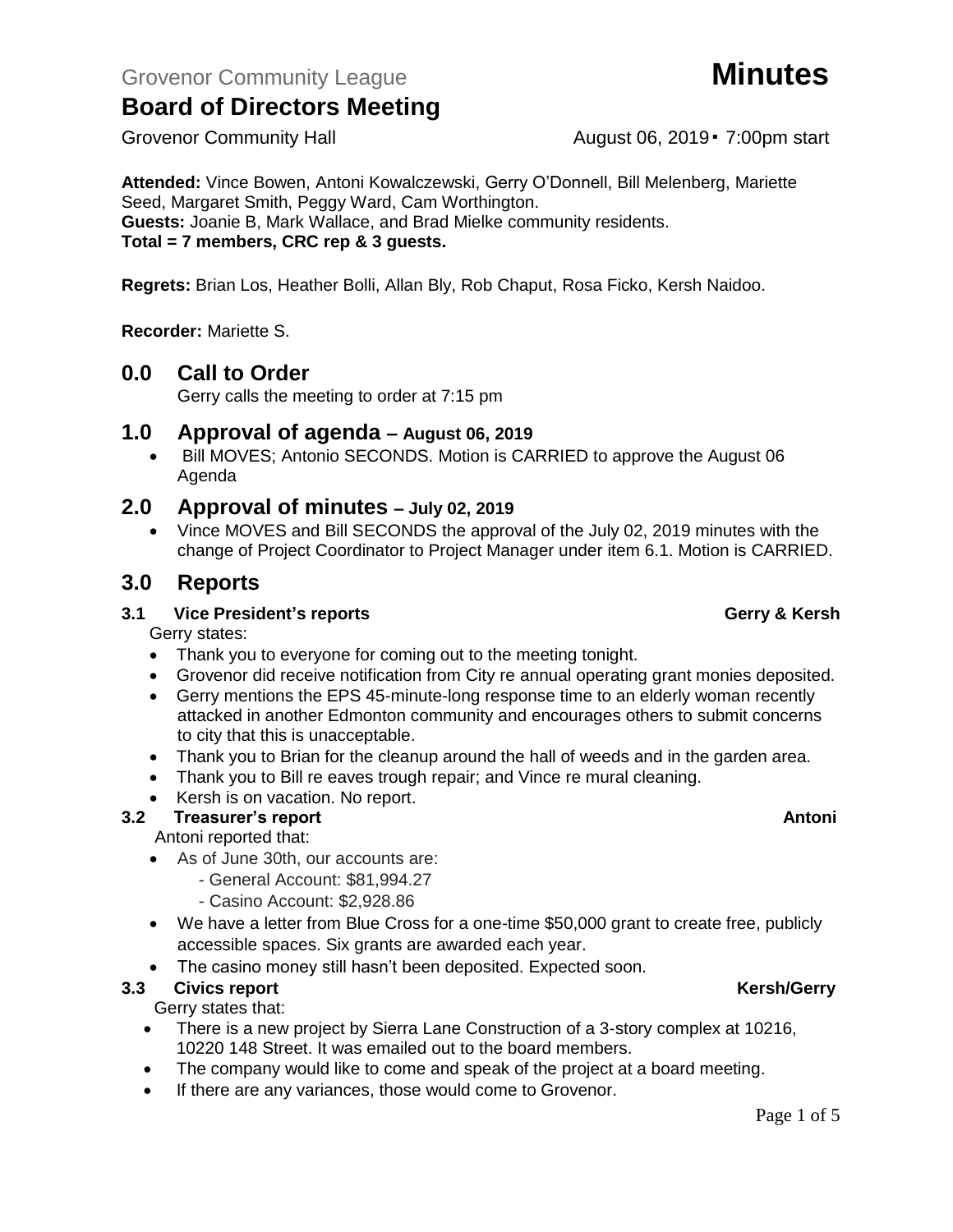Grovenor Community Hall **August 06, 2019** • 7:00pm start

- Perhaps get planning person from Oliver to come to our next meeting and speak.
- Possibility of hiring Cassandra to represent us if required.
- Joanie has a concern about builders not obeying the by-laws. Calling 311 is always helpful re such concerns, it is stated.

*Action item: Margaret to contact person in Oliver to invite to a Grovenor meeting regarding dealing with developers*

### *Action item: Margaret to look into mandate of Citizens for Responsible Development.*

## **3.4 City of Edmonton Margaret**

Margaret reported:

- The City has recreation equipment that it lends.
- Batteries should not be disposed of in the garbage.
- Fall Network events are planned. The theme is Building Community Through Recreation (BCTR). There is a free meal. [https://www.edmonton.ca/programs\\_services/for\\_communities/building-community](https://www.edmonton.ca/programs_services/for_communities/building-community-through-recreation.aspx)[through-recreation.aspx](https://www.edmonton.ca/programs_services/for_communities/building-community-through-recreation.aspx)
- There are summer activities offered by the City.
- There are upcoming events around the City.
- Her report here: [https://docs.google.com/document/d/1cad27IfMtcFSW5KrjOjAtQ6X](https://docs.google.com/document/d/1cad27IfMtcFSW5KrjOjAtQ6X-plCMjnsrBrcQm4Ga-4/edit)[plCMjnsrBrcQm4Ga-4/edit](https://docs.google.com/document/d/1cad27IfMtcFSW5KrjOjAtQ6X-plCMjnsrBrcQm4Ga-4/edit)
- For Fall Fest, the City is not releasing the same number of tables and garbage cans.

There is still \$500 from the City from last year that can be used for various items.

*Action item: Margaret to contact Kersh re shopping for Fall Fest. He or Margaret to shop?*

# **4.0 Old business**

## **4.1 Sports report Rosa**

Rosa absent; no report.

**4.2 Facilities status update (Hall) Geometric Contract Contract Contract Contract Contract Contract Contract Contract Contract Contract Contract Contract Contract Contract Contract Contract Contract Contract Contract** 

Gerry spoke again about the need for a new rink manager and replacement of benches for change room.

## **4.3 Rec Centre and Ice Rinks update and Rentals Kersh**

Gerry reports:

- We received permission to add the cost of the new sound system to our CLIP application grant. Kersh doesn't currently have time to address the replacement for new benches at the rec centre. Margaret knows a parks person who might be able to help.
- Gerry asks if someone can help to replace the benches that were taken out at the last Big Bin event.

*Action item: Margaret to contact person who might be able to help regarding benches. Action item: We need to secure someone to manage the rink.*

# **4.4 Webmaster update on Google Suite Allan**

Allan absent; no report.

### **4.5 Epcor truck damage to eaves trough update Bill/Cam** Bill stated:

• All is completed. But the new eaves trough over the sidewalk has been knocked down and dented.

*Action item: Bill will look into the eaves trough. It needs to be sealed & secured in place.*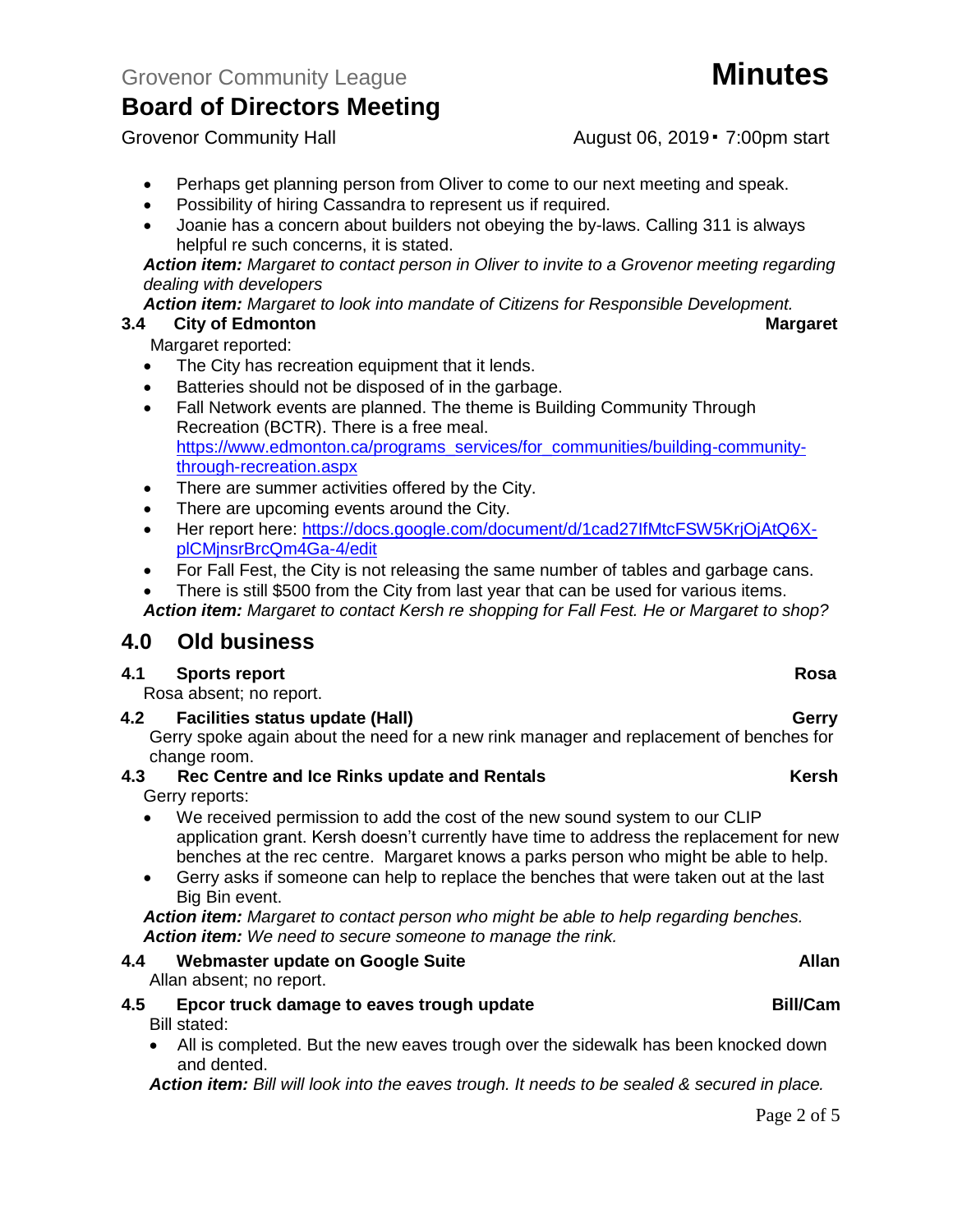Grovenor Community Hall **August 06, 2019** • 7:00pm start

### **4.6 Contract policy update - deferred Heather** Heather is on vacation.

- **4.7 Parking concerns on 144 St. by the school – update & speeding Vince** Vince reported:
	- He hasn't made much progress due to being out of town a lot this summer.
	- The survey did close on July 7. Vince is yet to receive survey data from Margaret.
	- The meeting will be October, tentatively.
	- Brian Murphy from City will be invited, for a more general meeting.
	- New resident Mark (present at this meeting, August) offers to help with data number crunching for survey if necessary. Vince indicated that number crunching is not likely needed for this survey, but will keep this in mind.

*Action item: Margaret to get person in her office to formulate the data from survey.*

# **4.8 Communities in Bloom status update Bill**

Bill reported:

• City person was emailed regarding communities in bloom program but never responded. Julie Patricia Rooker. Margaret agreed to follow up regarding reason for no response.

*Action item: Bill to forward email to Margaret sent to City that never got responded to Margaret for follow-up.*

### **4.9 Fall Fest update Kersh**

Kersh absent; no report.

### **4.10 Proposed ground maintenance project at school update Gerry/Brad** Brad reported that:

- Amanda Marshall, a teacher at the school, has been tapped to coordinate the beautification at the school front lawn south area. She contacted Brad.
- Removal and clean-up we are permitted to do. Shoveling is fine. No equipment.
- Phase 1 slated for August 17 (or 24th if weather doesn't cooperate) with a community work bee to remove the paths and timbers. 9:30 am start.
- The school will activate communication for work bee.
- Top dressing for the pathway.
- Midwest and Accent have come forward and said yes to requests for helping with the project. Will offer help such as dumpster and tipping fees, and dirt and arborist. They are Edmonton Public School Board (EPSB) trees.
- Phase 2 is planned as an outdoor learning space. The need there is benches. In Southwest corner. Wood walkway, and wood deck envisioned.
- Environment to attract bees envisioned. Also, bird houses.
- EPSB is not contributing to this project but providing guidelines.
- Brad's ask is that the community league purchase some grass seed, gloves, snacks, etc. And for the board, the school and Parent's league to be notified. A \$1200 budget was previously approved by the board for this project.

*Action item: Brad to put together a budget for this project.*

*Action item: Word to get out to community, school and parent's association that we need volunteers.* Amelia volunteered to update the Grovenor Facebook page. Rob was notified but no response. She needs administrative clearance from Rob. Mariette to notify Ashley. Gerry to notify Allan.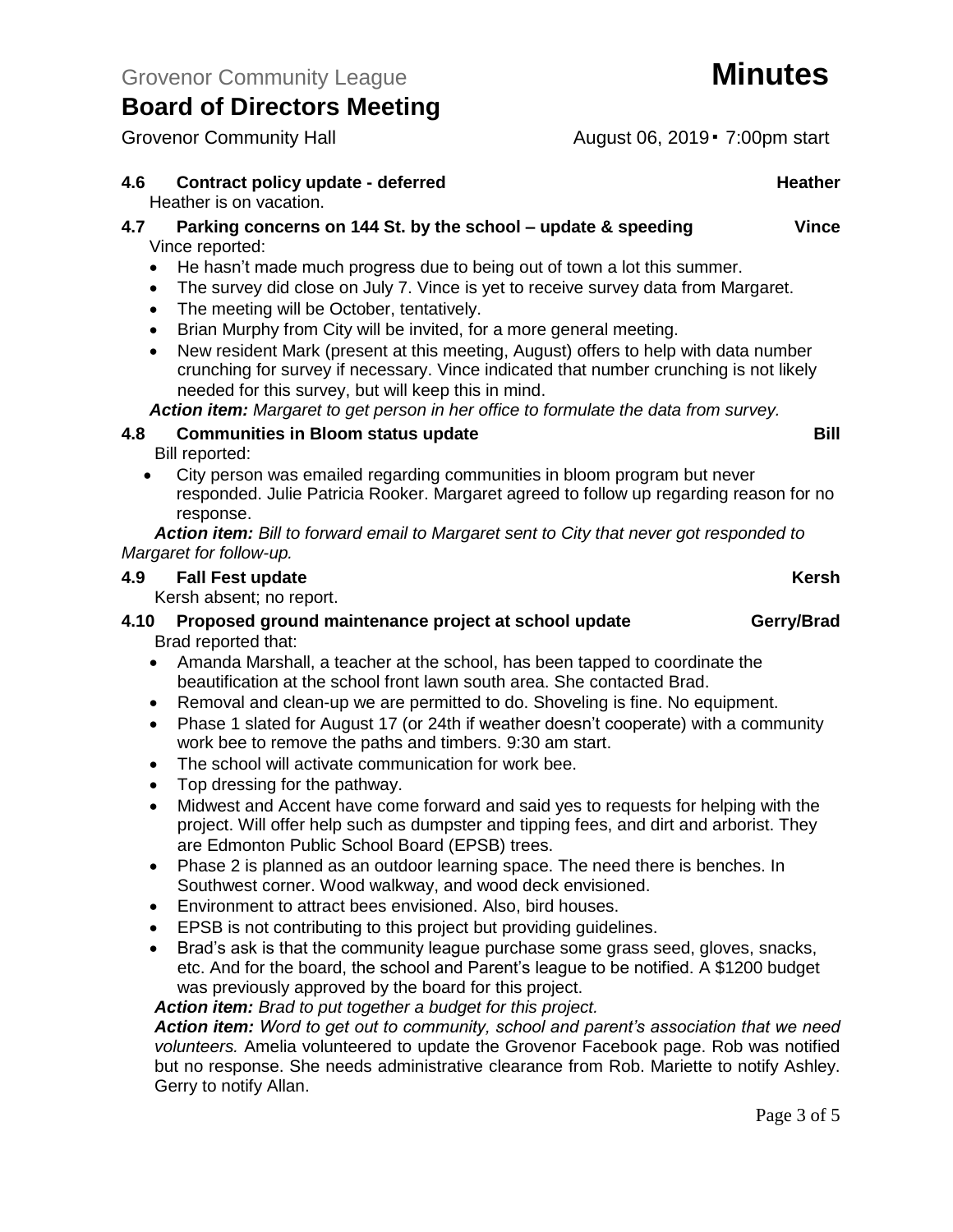**4.11 Other old business All**

- **5.0 Action Items update (for items not yet covered) - deferred**
- **6.0 New business**

### **6.1 Newsletter update**

- Deadline August 24 for stories, ads, notices, pictures, etc. deadline.
- AGM notice for December will need to be placed in newsletter.
- Delivery is slated for first week of September.

### **Adjourned 8:38 pm**

# **7.0 Next meeting – September 03, 2019 ▪ 7:00 pm**

\*Please see the June 2019 Income Statement on next page below.